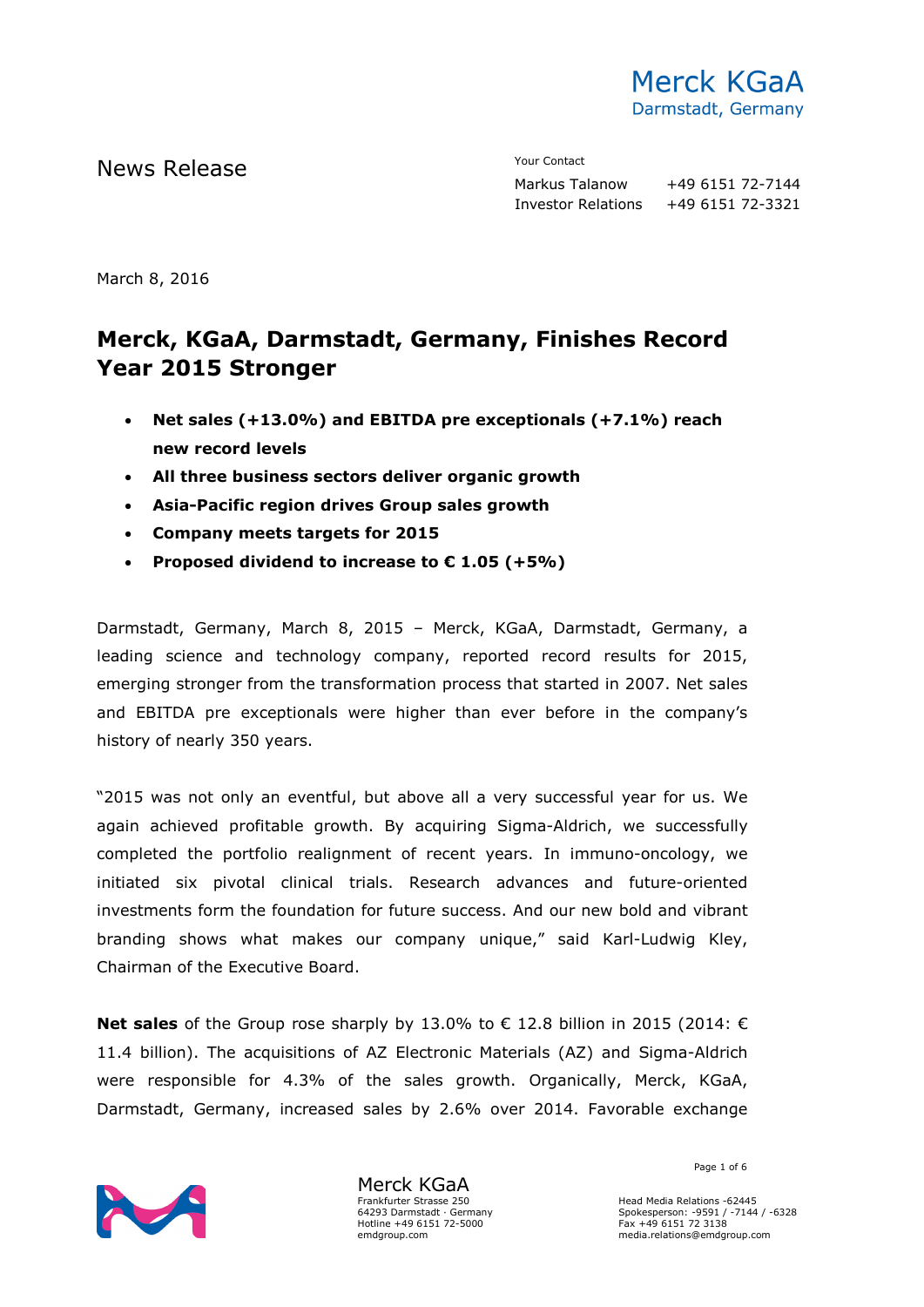rate effects, primarily thanks to the strength of the U.S. dollar, contributed 6.2% to sales growth.

The operating result (**EBIT**) rose by 4.6% to  $\epsilon$  1.8 billion (2014:  $\epsilon$  1.8 billion). **EBITDA pre exceptionals**, the key financial indicator used to steer operating business, climbed significantly by 7.1% to  $\epsilon$  3.6 billion (2014:  $\epsilon$  3.4 billion) thanks to the Life Science and Performance Materials business sectors.

**Net income**, i.e. profit after tax attributable to shareholders, declined in 2015 by  $-3.7%$  to € 1.1 billion (2014: € 1.2 billion). This was attributable to one-time expenses in connection with the Sigma-Aldrich takeover and integration as well as higher interest expenses to finance the acquisition.

**Earnings per share pre exceptionals** increased by 5.9% to € 4.87 (2014:  $\epsilon$  4.60). The proposal to the Annual General Meeting on April 29, 2016 will be to increase the dividend by € 0.05 to  $€$  1.05 per share.

Merck, KGaA, Darmstadt, Germany, was thus able to meet or exceed its forecast for 2015 with respect to sales, EBITDA pre exceptionals and earnings per share pre exceptionals.

Although Merck, KGaA, Darmstadt, Germany, had meanwhile built up a net cash position by mid-2015, **net financial debt** rapidly increased as expected to  $\epsilon$  12.7 billion at the end of 2015 (December 31, 2014: € 559 million) owing to the purchase price payment for Sigma-Aldrich. As was the case following major acquisitions in the past, Merck, KGaA, Darmstadt, Germany, aims to use its strong internal financing power to quickly reduce its debt. As of December 31, 2015, the company had 49,613 **employees** worldwide (December 31, 2014: 39,639). The increase in the headcount by around 10,000 people compared with 2014 was mainly due to the successful completion of the Sigma-Aldrich acquisition.

#### **Fourth quarter of 2015: Life Science drives Group growth**

In the fourth quarter of 2015, Merck, KGaA, Darmstadt, Germany, generated net sales of € 3.5 billion, representing an increase of 15.5% (Q4 2014:  $€$  3.0 billion). Apart from organic growth, this was primarily due to the strong acquisition-related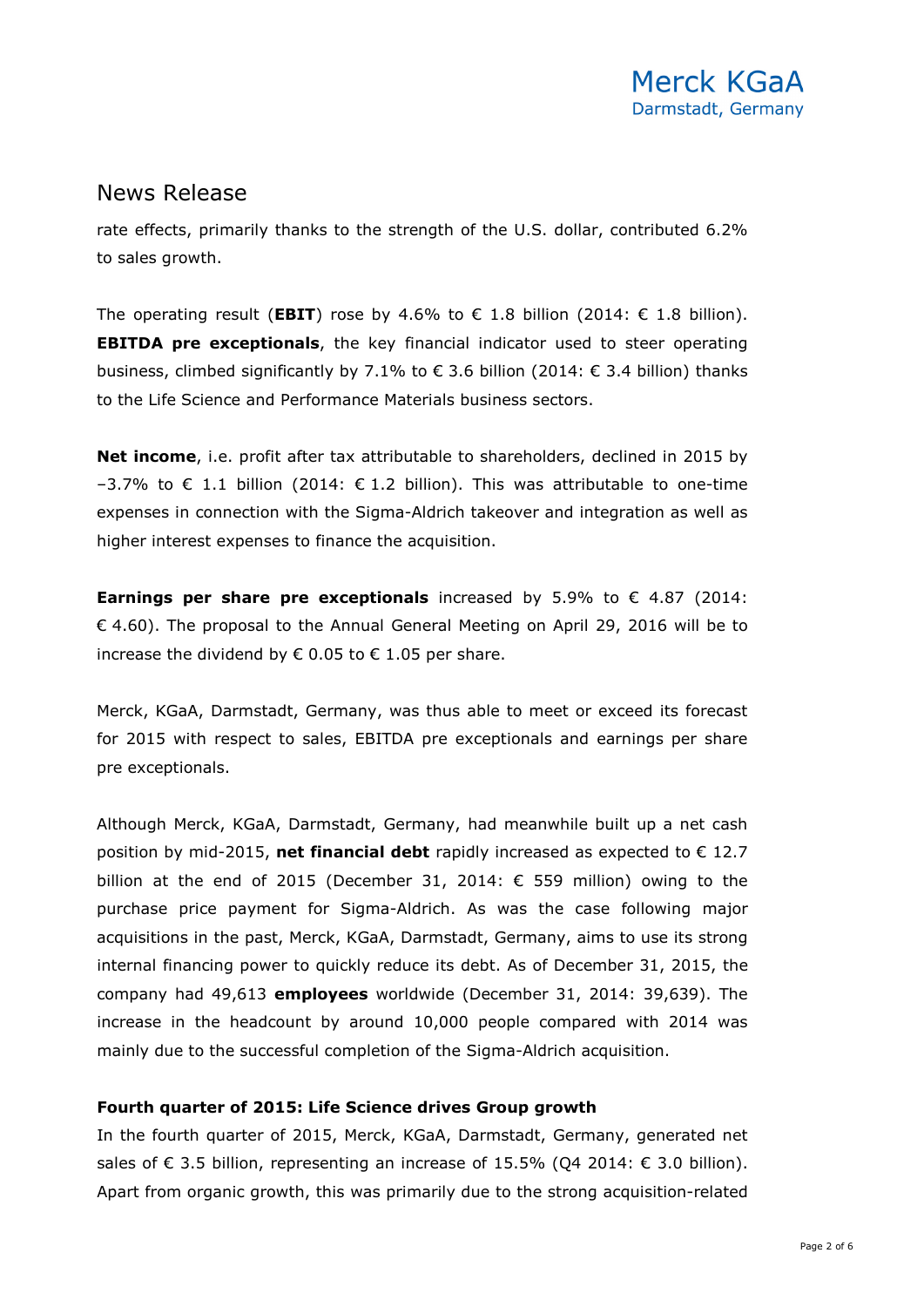sales increase in Life Science. The 6.3% increase in EBITDA pre exceptionals to € 933 million in the fourth quarter of 2015 (Q4 2014:  $€$  878 million) was also driven by Life Science. At  $\epsilon$  1.13, earnings per share pre exceptionals remained stable in the fourth quarter of 2015 (Q4 2014:  $\epsilon$  1.14).

#### **Healthcare: robust business and investments in growth markets**

Net sales of the Healthcare business sector increased in 2015 by 4.7% to € 6.9 billion (2014: € 6.6 billion). This was attributable to organic growth of 1.6% and exchange rate effects of 3.1%. Above all, the Asia-Pacific region fueled organic growth.

Sales of **Rebif**, which is used to treat relapsing forms of multiple sclerosis, declined organically by –10.7% in 2015 owing to continued competitive pressure from oral formulations. Amid currency tailwinds of 8.5%, Rebif sales amounted to € 1.8 billion (2014: € 1.8 billion). At € 899 million, Group sales of the oncology drug **Erbitux** in 2015 were stable (2014: € 904 million). The slight organic sales decline of –1.5% was partly offset by positive exchange rate effects of 0.9%. With **Gonal-f**, the leading recombinant hormone used in the treatment of infertility, Merck, KGaA, Darmstadt, Germany, achieved organic sales growth of 3.7% in 2015. Including positive currency effects, sales rose to  $\epsilon$  685 million (2014: € 628 million).

At € 2.0 billion, EBITDA pre exceptionals of the Healthcare business sector in 2015 remained at the previous year's level (2014: € 2.0 billion). This mainly reflected the loss of royalty and license income as of mid-2014 as well as marketing and selling expenses, which were significantly higher than in 2014 due to ongoing investments in growth markets as well as currency effects.

#### **Life Science becomes company's growth engine in 2015**

Amid growing profitability, net sales by the Life Science business sector soared in 2015 by 25.1% to  $\epsilon$  3.4 billion (2014:  $\epsilon$  2.7 billion). This was attributable not only to strong organic growth of 6.5% and favorable exchange rate effects of 8.4%, but mainly to acquisition-related increases of 10.2% resulting from the purchase of Sigma-Aldrich.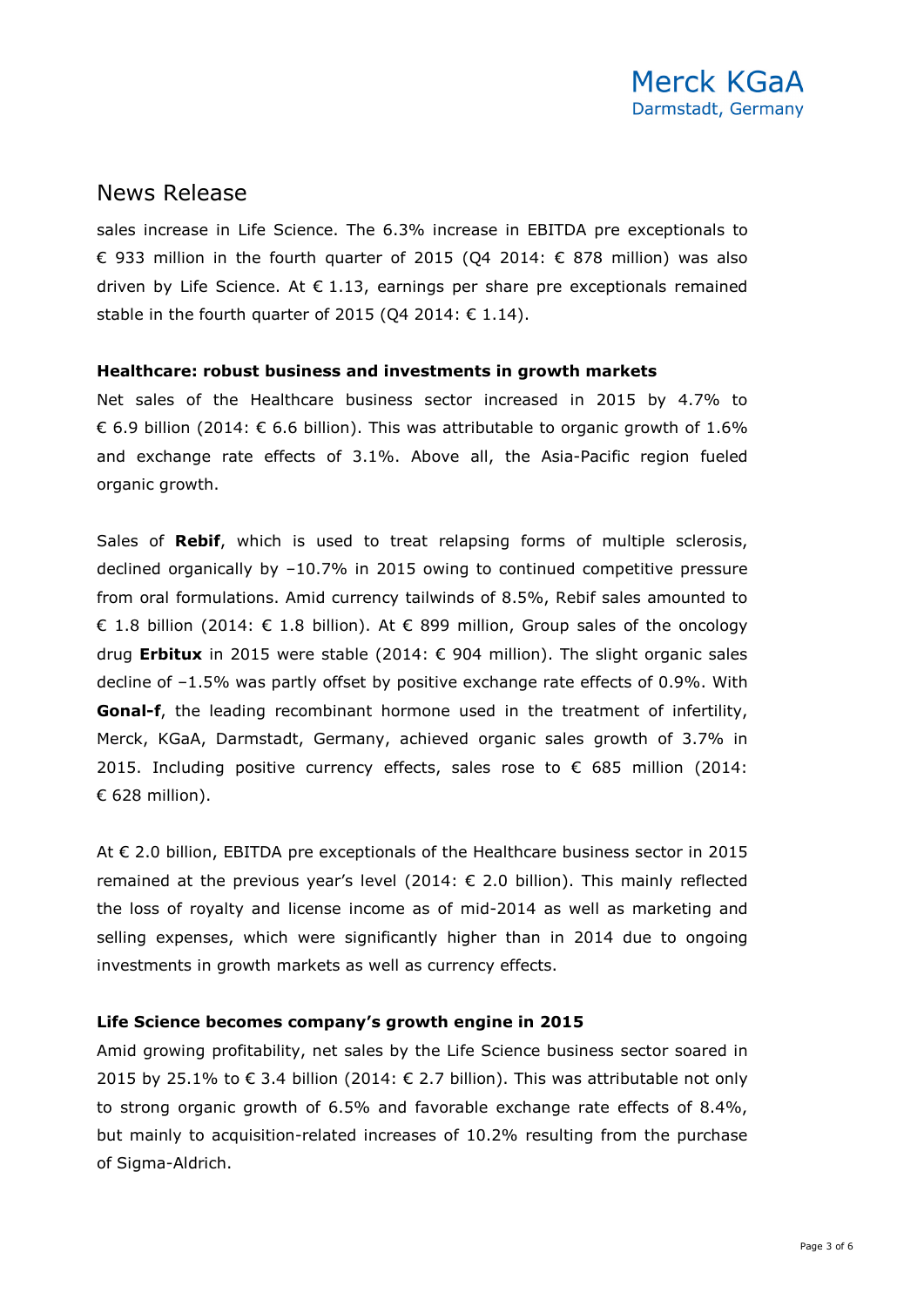The Process Solutions business area, which markets products and services for the entire pharmaceutical production value chain, generated organic sales growth of 11.6%. The increase was mainly fueled by higher demand for products used in biopharmaceutical production in Europe and the United States. With its broad range of products for researchers and scientific laboratories, the Lab Solutions business area delivered organic sales growth of 3.1%. The Bioscience business area, which provides products and services to support research for pharmaceutical, biotechnological and academic research laboratories, reported a slight organic sales increase of 0.7%. The first-time consolidation of Sigma-Aldrich on November 18, 2015 boosted Life Science sales by € 279 million, accounting for 8% of the business sector's net sales in 2015.

In 2015, the Life Science business sector reported a sharp 30% rise in EBITDA pre exceptionals to  $\epsilon$  856 million (2014:  $\epsilon$  659 million), which was attributable to good operating performance in all businesses as well as the contribution from Sigma-Aldrich.

"With the acquisition of Sigma-Aldrich, the biggest takeover in our corporate history, we have become one of the leading players in the global life science industry," said Karl-Ludwig Kley. "We can now offer our customers a broader product portfolio than before. Additionally, we now have the leading e-commerce platform in the sector."

#### **Performance Materials benefits from business with innovative products**

In 2015, net sales of the Performance Materials business sector rose sharply by 24.1% to  $\epsilon$  2.6 billion (2014:  $\epsilon$  2.1 billion). Apart from a significantly positive currency effect of 13.1%, revenues from acquired businesses also contributed considerably to sales growth, accounting for 10.4% of the increase. These acquisition-related sales effects were largely attributable to the integration of AZ, which was acquired in 2014. In addition, the first-time consolidation in mid-November of the SAFC Hitech business of Sigma-Aldrich contributed around € 10 million to the sales increase in the Performance Materials business sector. Organically, net sales were at the previous year's level, with growth of 0.6%.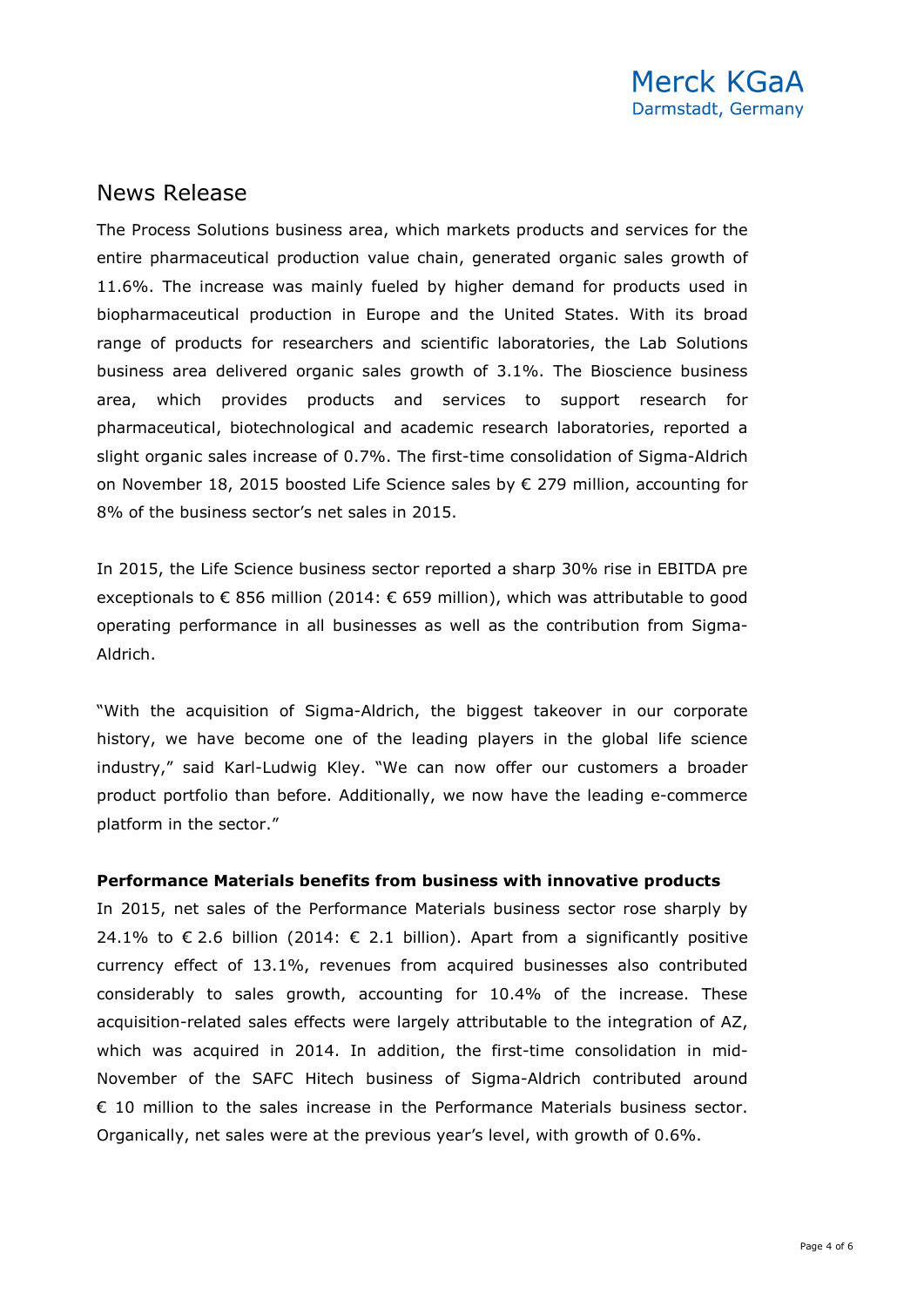The Display Materials business unit, which was established at the beginning of 2015, saw a strong increase in sales driven by currency and acquisitions and solidified its global market leadership position. The increases in sales volumes of innovative technologies overcompensated for the decline in sales volumes for older liquid crystal technologies. For the Pigments & Functional Materials business unit, 2015 was a stable business year with sales at the previous year's level. The Integrated Circuit Materials business unit, which includes the former AZ business with materials used to manufacture integrated circuits as well as the Sigma-Aldrich Hitech business acquired in November 2015, recorded slight organic sales growth. Within the Performance Materials business sector, the highest growth rates were achieved by the Advanced Technologies business unit. Its emerging OLED materials business showed a particularly dynamic development. In June 2015, Merck, KGaA, Darmstadt, Germany, laid the cornerstone for a new OLED materials production unit in Darmstadt, involving an investment of around € 30 million.

EBITDA pre exceptionals of Performance Materials soared by 26.5% to  $\epsilon$  1.1 billion (2014:  $\epsilon$  0.9 billion), driven by currency effects, the integration of AZ, as well as good volume developments.

### **2016 guidance: Company expects slight organic sales growth and a low double-digit increase in EBITDA pre exceptionals**

In 2016, Merck, KGaA, Darmstadt, Germany, expects slight organic sales growth. Additionally, owing to the acquisition of Sigma-Aldrich, the company expects a positive portfolio effect on sales in the low double-digit percentage range. For 2016, owing to the expected operating performance and the acquisition of Sigma-Aldrich, Merck, KGaA, Darmstadt, Germany, forecasts a low double-digit percentage increase in EBITDA pre exceptionals over 2015.